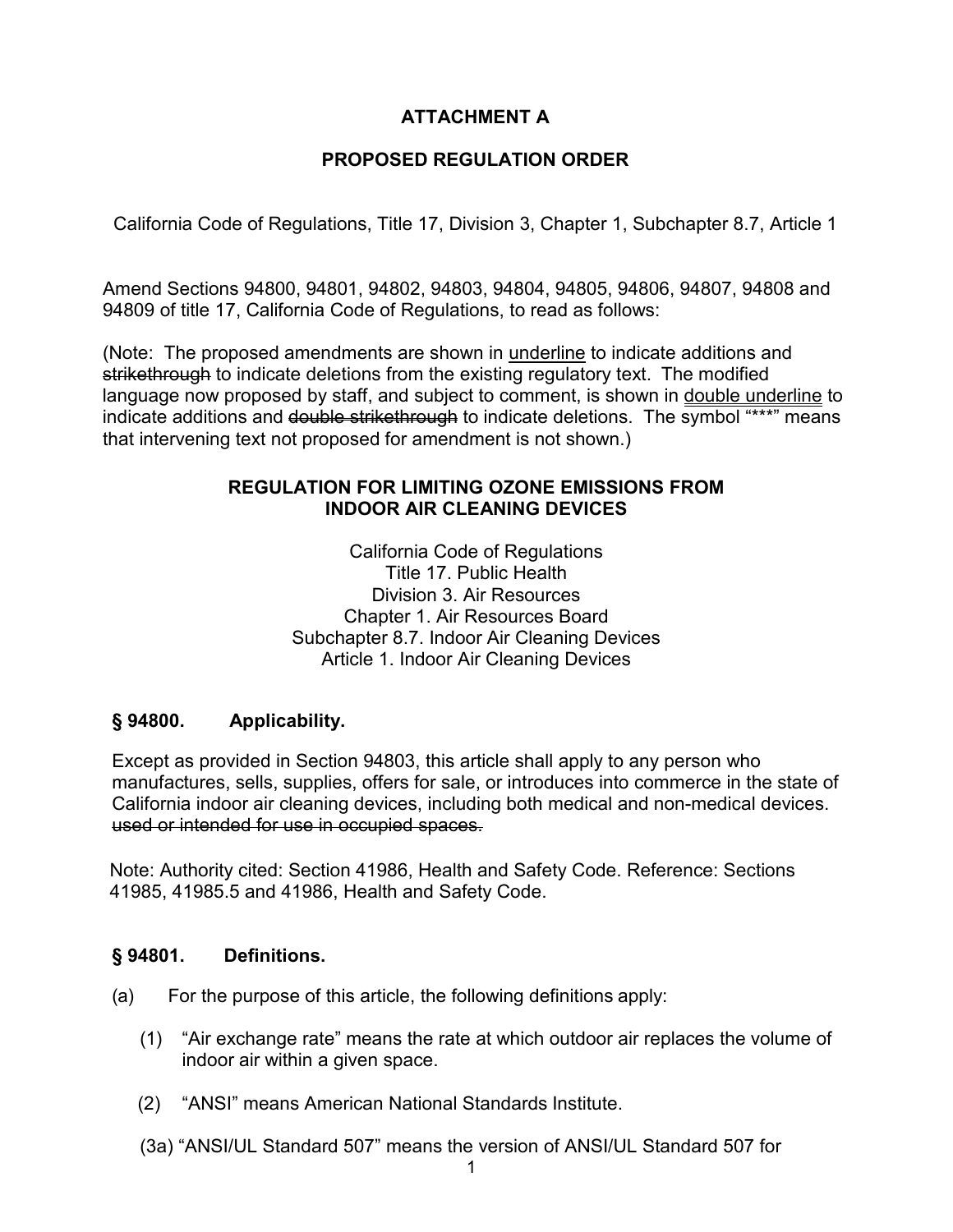Safety for Electric Fans, NinthTenth Edition, published on September 27, November 09, 2017 2007, and revised on November 15, 2018. by Underwriters Laboratories, Inc. (UL).

- by Underwriters Laboratories, Inc. (UL), and the associated Certification (3b) "ANSI/UL Standard 867" means the version of ANSI/UL Standard 867 for Electrostatic Air Cleaners, Fifth Edition, published on August 04, 2011, and revised on August 07, 2018.Fourth Edition, published on December 21, 2007 Requirement Decisions published by UL on March 4, 2008; April 17, 2008; April 18, 2008; July 8, 2009; July 9, 2009; and November 23, 2009.
- (3c) "ANSI/UL Standard 484" means the version of the ANSI/UL Standard for Safety for Room Air Conditioners, Ninth Edition, dated February 7, 2014, and revised on September 06, 2018. Eighth Edition, dated December 21, 2007 with revisions through March 27, 2009, and most recently approved by ANSI on March 27, 2009.
- June 21, 2000 with revisions through July 30, 2008, and most recently (3d) "ANSI/UL Standard 1278" means the version of ANSI/UL Standard for Safety for Movable and Wall- or Ceiling-Hung Electric Room Heaters, Fourth Edition, dated March 21, 2014, and revised on August 20, 2018. Third Edition, dated approved by ANSI on July 30, 2008.
- 15, 2006, and most recently approved by ANSI on June 15, 2006. (3e) "ANSI/UL Standard 1017" means the version of the ANSI/UL Standard for Safety for Vacuum Cleaners, Blower Cleaners, and Household Floor Finishing Machines, Tenth Edition, dated September 15, 2017, and revised on July 19, 2018. Seventh Edition, dated December 7, 2001 with revisions through June
- Edition, dated January 27, 2017, and revised on August 06, 2018. August (3f) "ANSI/UL Standard 1993" means the version of the ANSI/UL Standard for Safety for Self-Ballasted Lamps and Lamp Adapters, Fifth Edition Third-28, 2009.
- (3g) "ANSI/UL Standard 73" means the version of the ANSI/UL Standard for Motor-Operated Appliances, Tenth Edition, dated March 02, 2011, and revised on August 08, 2018.
- (3h) "ANSI/UL Standard 153" means the version of the ANSI/UL Standard for Portable Electric Luminaires, Thirteenth Edition, dated March 03, 2014, and revised on July 27, 2018.
- (3i) "ANSI/UL Standard 998" means the version of the ANSI/UL Standard for Humidifiers, Fifth Edition, dated April 25, 2011, and revised on April 04, 2016.
- (3j) "ANSI/UL Standard 1995" means the version of the ANSI/UL Standard for Heating and Cooling Equipment, Fifth Edition, dated July 31, 2015, and revised on August 17, 2018.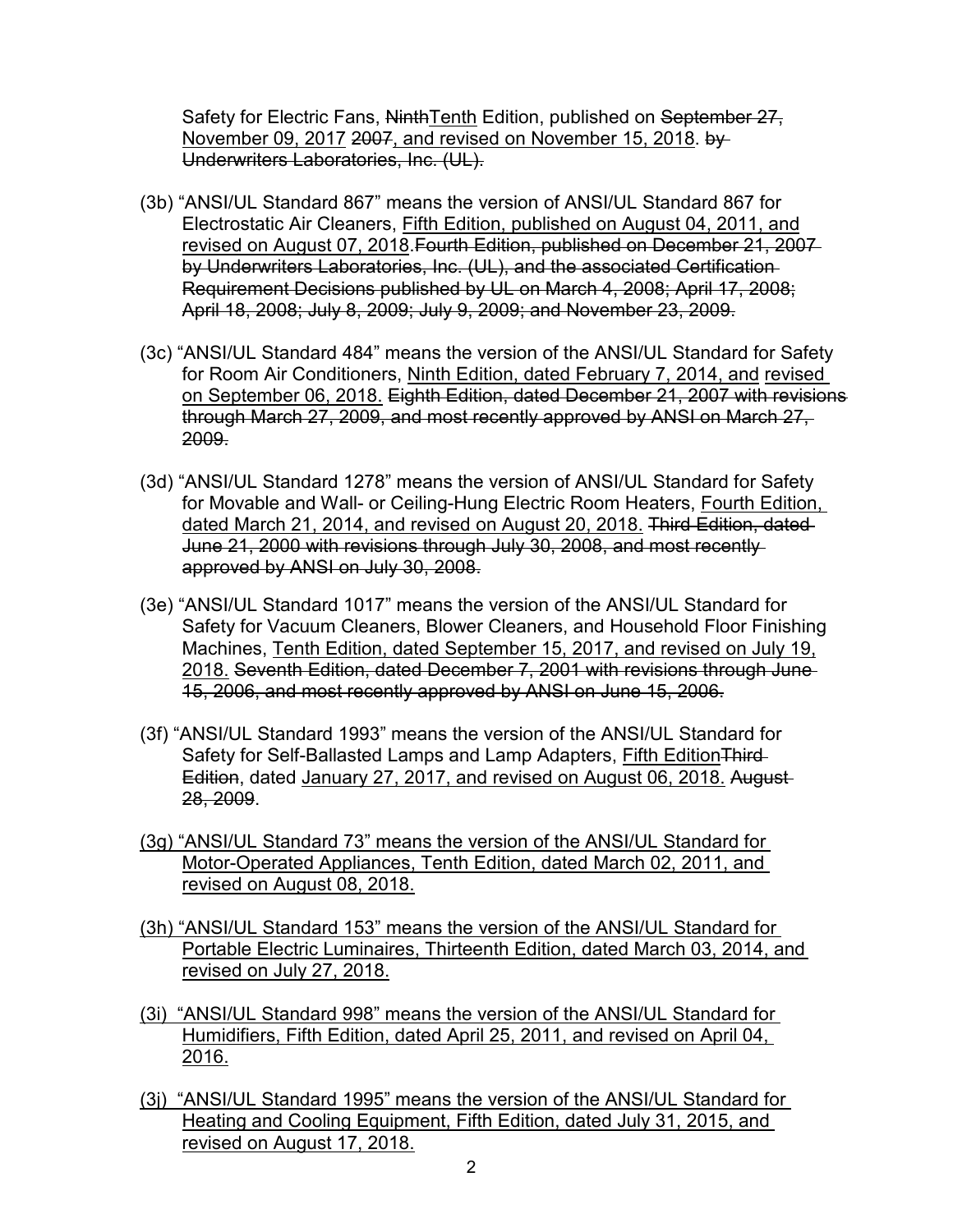- (3k) "ANSI/UL Standard 1598" means the version of the ANSI/UL Standard for Luminaires, Fourth Edition, dated August 28, 2018.
- (3l) "ANSI/UL Standard 499" means the version of the ANSI/UL Standard for Electric Heating Appliances, Fourteenth Edition, dated November 07, 2014, and revised on February 23, 2017.
- (4) "CARB" means the California Air Resources Board.
- **l<u>L</u>aboratories <u>(NRTL)</u> that verify compliance with the applicable ANSI/UL <u>or</u>** (5) "Certification mark" means the symbol used by a recognized testing organization to indicate that a representative sample of the product bearing the symbol meets certain quality or safety criteria. For this regulation the organizations of interest are the nNationally rRecognized tTesting CSA Standards for indoor air cleaning devices.
- (6) "CCR" means the California Code of Regulations.
- (7) "CFR" means the U. S. Code of Federal Regulations.
- (8) "CSA" means the Canadian Standards Association.
- (8) <u>"CSA" means the Canadian Standards Association.</u><br>(9) <u>"CSA C22.2 no. 187-15" means the version of the CSA Standard for</u> Electrostatic Air Cleaners published on February 1, 2015.
- amount of another substance.  $(10)(8)$  "Concentration" means the amount of a specified substance in a unit
- law does not refer to it and will not consider it.  $(11)$ (9) "de minimis" refers to a quantity so little, small, miniscule or tiny that the
- sold or supplied for the purposes of resale or distribution in commerce.  $(12)(10)$  "Distributor" means any person to whom an indoor air cleaning device is
- (13) "Dual-function" means any electronic device that includes an air cleaning component in addition to its primary function.
- (14)(11) "Emission" means the release or discharge of a substance into the environment.
- Board or the Executive Officer's designee. (15)(12) "Executive Officer" means the Executive Officer of the Air Resources
- <u>(16)</u>(<del>13</del>) "Half-life" means the time required for the concentration of a substance to be reduced to half of its initial value.
- $(17)(14)$  "Indoor air cleaning device" means an energy-using product whose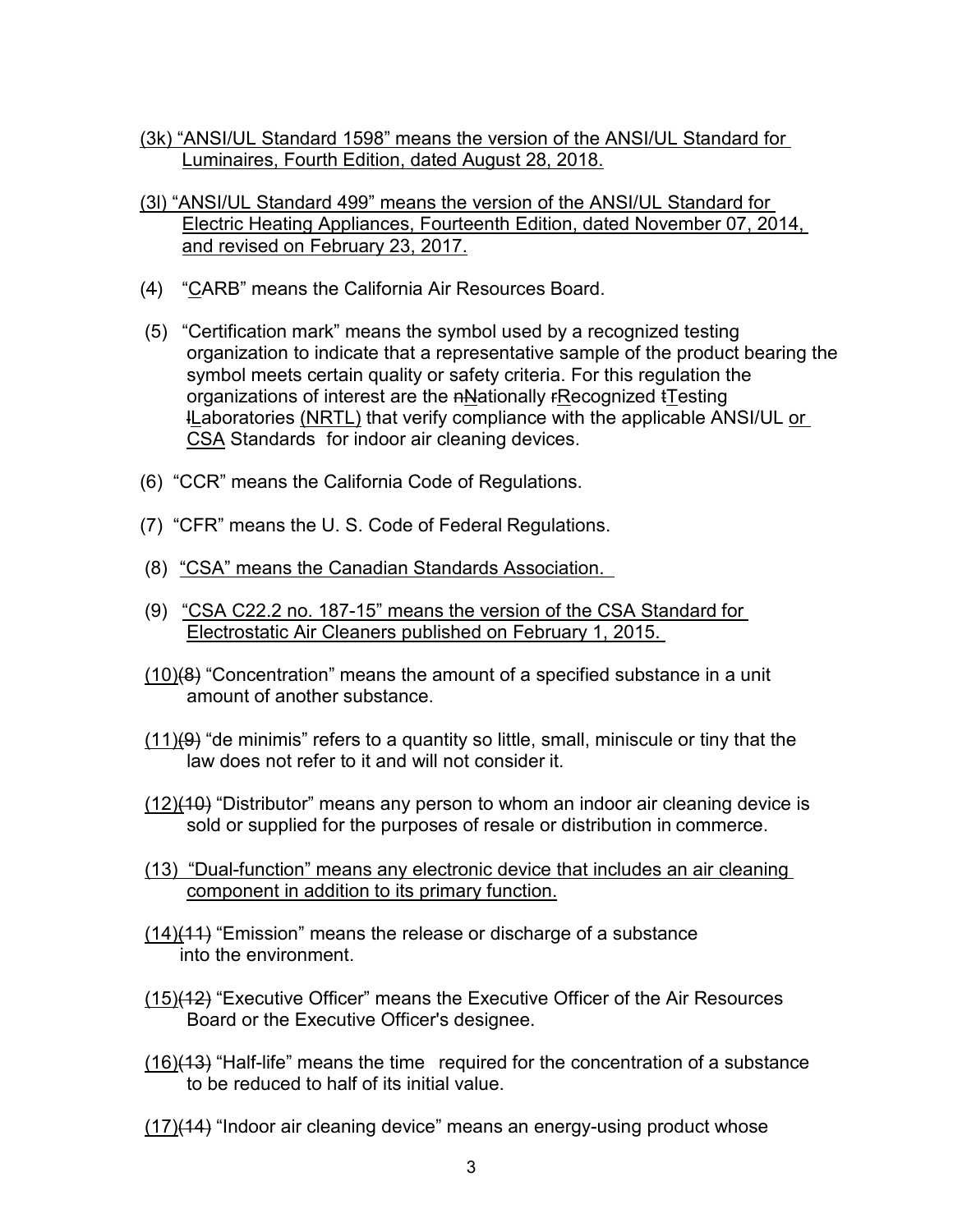including but not limited to, allergens, microbes (e.g., bacteria, fungi, viruses, and other microorganisms), dusts, particles, smoke, fumes, gases stores, offices, vehicles, and the air surrounding a person. Such devices designed to be attached to <u>or inserted into</u> a <u>window,</u> wall, ceiling, post, stated function is to reduce the concentration of airborne pollutants, or vapors, and odorous chemicals, from the air entering or inside an enclosed space-, including but not limited to, rooms, houses, apartments, include, but are not necessarily limited to, portable devices of any size intended for cleaning the air nearest a person, in a room of any size, in a whole house or building, or in a motor vehicle; and stand-alone devices duct, or other indoor surface.; and personal air cleaning devices.

- including, but not necessarily limited to, buildings, vehicle cabins, and boat (18) "In-duct air cleaner" means an energy-using air cleaning device within a heating, air-conditioning, and/or ventilation system for an enclosed space, cabins.
- <u>(19)</u> <del>(15)</del> "Industrial use" or "industrial application" means the use of <u>an ozone-</u> producing air cleaning device ezone in the following manner:
	- (A) purification of water in an industrial plant, water treatment facility, municipal water facility, or similar facility, and swimming pools and spas
	- $(A)(B)$  the destruction of microbes on produce in an agricultural processing plant, refrigerated transport truck, or related facility, provided no people are physically present.
	- <u>(B)</u>(C) chemical oxidation and disinfection in the electronics, pharmaceutical, biotechnology and chemical industries, provided no people are physically present.
	- (D) bleaching and other processing purposes in the pulp and paper industry
	- (E) odor control from industrial stack gases or wastewater treatment facilities
	- temporary use, carried out by trained personnel, and provided no people are physically present.  $(C)(F)$  odor and smoke control in the hotel industry, for intermittent and
	- (G) mold remediation, provided no people are physically present
	- by trained personnel, and provided no people are physically present. (D)(H) mold, odor, fire and smoke damage remediation services, carried out
	- industry, carried out by trained personnel, and provided no people are physically present.  $(E)(H)$  odor control in the motor vehicle reconditioning and detailing
	- (F) odor control in mausoleums, carried out by trained personnel, and provided no people are physically present.
- packaging, or, for air cleaners sold prior to October 1, 2012, may be an adhesive sticker.  $(20)(16)$  "Label" means an area containing the required statement in an easily readable format, separate from unrelated text. This is printing on the product
- indicate that a representative sample of the product bearing the symbol meets (21)(17) "Listing mark" means the symbol used by Underwriters Laboratories, Incto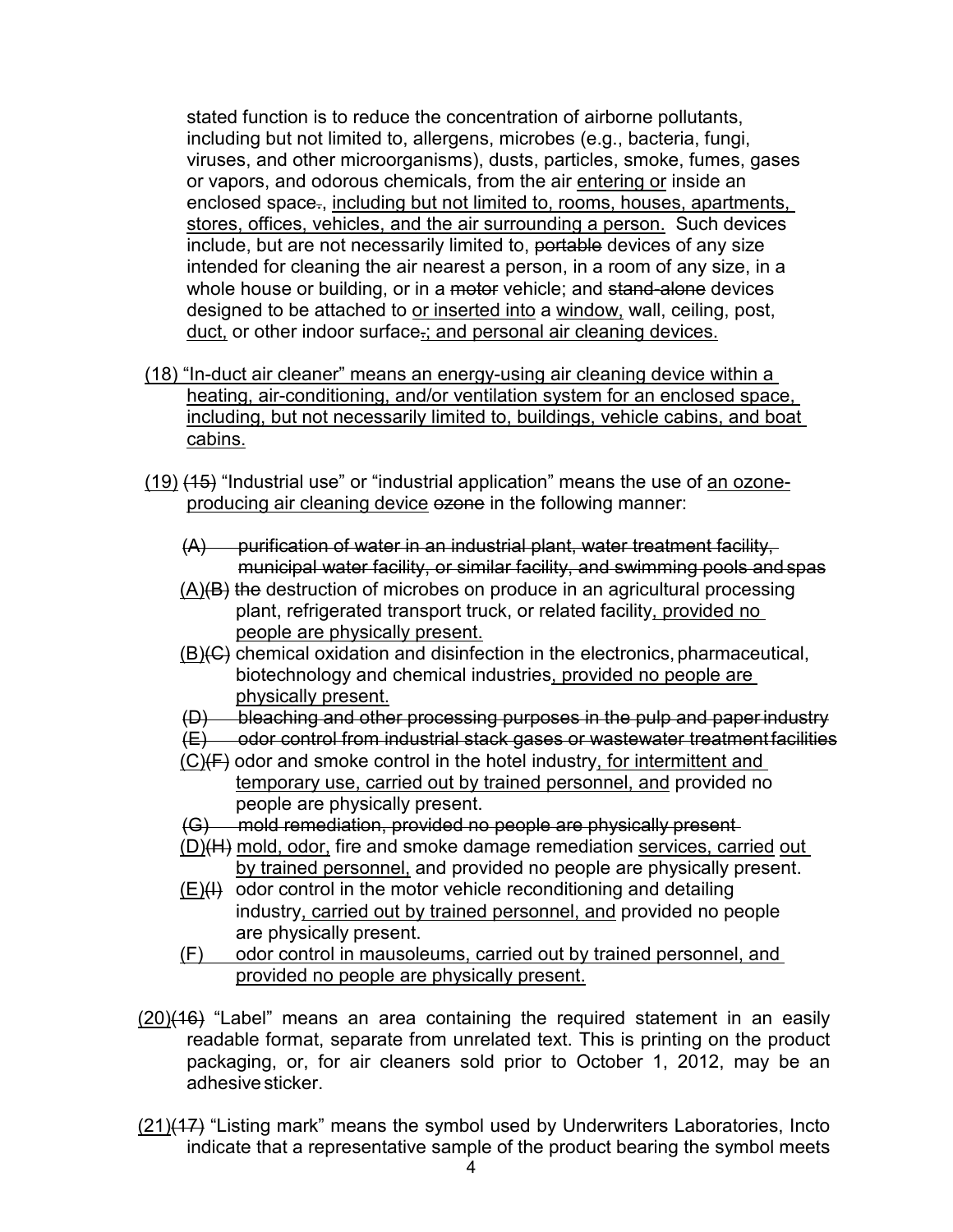certain UL quality or safety criteria. For this regulation, the organizations of interest are the Nationally Recognized Testing Laboratories (NRTL) that verify Standards 484, 1017, 1278 and 1993 for other appliances and devices. compliance with the applicable ANSI/UL or CSA Standards for indoor air cleaning devices. The safety criteria are found in UL nationally recognized Standards 867 and 507 for air cleaning device safety, and where applicable in

- produces, or packages an indoor air cleaning device. (22)(18) "Manufacturer" means any person who imports, manufactures, assembles,
- of Title 21 of the United States Code. (23)(19) "Medical device" means "device" as defined in subsection (h) of Section 321
- <u>(24)</u>(<del>20)</del> "Mechanical filtration only" means removal of contaminants from air only via through a filter medium. Materials used in the construction of the filter media may include substances such as activated charcoal, paper, foam, synthetics, ceramics, or natural fibers. filtration with physical barrier, non-electronic techniques, i.e. air is forced
- operational features, device output, and performance characteristics, and manufactured by the same manufacturer. Units in the same model group may treatments such as color, remote control, or other cosmetic features not potentially related to ozone output would belong to the same model group. (25)(21) "Model group" means indoor air cleaning devices sharing the same design, be marketed under different brand names. Units that differ only in decorative
- (26)(22) "NIST" means the U. S. National Institute of Standards and Technology.
- meet the definition of "medical device" above. (27)(23) "Non-medical device" means any indoor air cleaning device that does not
- <u>(28)</u>(<del>24)</del> "NRTL" means Nationally Recognized Testing Laboratory, as recognized by U. S. OSHA per section 1910.7 of Title 29 of the Code of Federal Regulations.
- for extended periods of time, e.g., houses, apartments, hospitals and offices. (25) "Occupied space" means an enclosed space intended to be occupied by people
- (29)(26) "OSHA" means U. S. Occupational Safety and Health Administration.
- secondary container used for shipping purposes<del>.,</del> <u>unless it is the only</u>  $(30)(27)$  "Packaging" means the materials around the consumer or institutional product which serve only to contain, enclose, incorporate, deliver, dispense, wrap or store the product. "Packaging" includes any article onto or into which the principal display panel and other accompanying literature or graphics are incorporated, etched, printed or attached. "Packaging" does not refer to a packaging used for the product.
- (31) "Permanent filter" means a filter which cannot be removed by a consumer or testing laboratory, and is physically capable of functioning effectively for the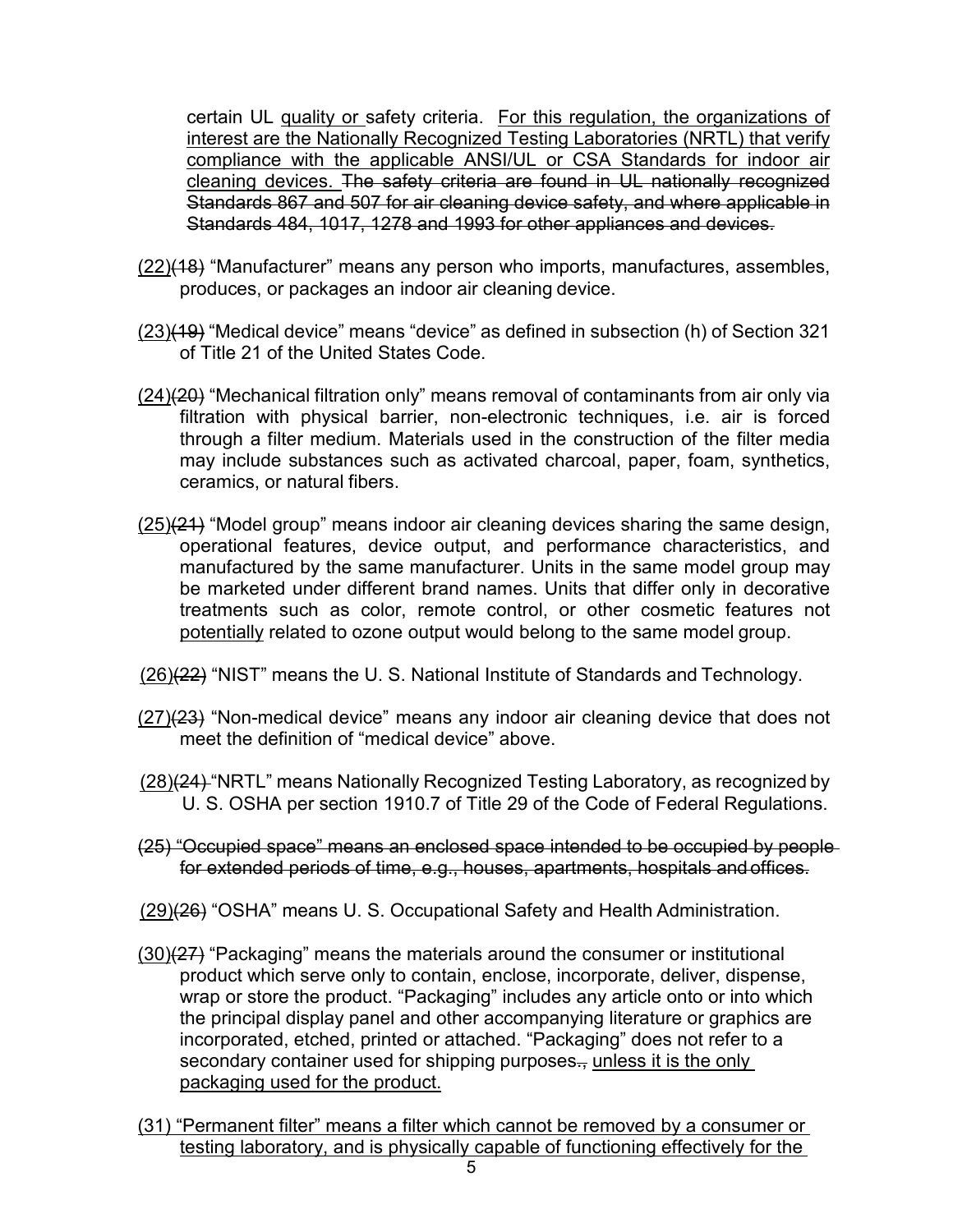stated or intended lifetime of the device.

- surrounding a person. It may be worn on, or carried by, a person in any way, including but not necessarily limited to, around the neck, or in a pocket, purse, (32) "Personal air cleaning device" means a device intended to clean the air or similar item.
- (33) <del>(28)</del> "ppm" is a unit of concentration measure meaning parts per million by volume. For the purposes of this regulation the volume considered is air and the substance of interest is ozone.
- <u>(34)(29</u>) "Retailer" means any person who sells, supplies, or offers for sale, indoor air cleaning devices, directly to consumers.
- <u>(35)</u><del>(30)</del> "Supply" means to make available for purchase or use.
- <u>(36)</u><del>(31)</del> "UL" means Underwriters Laboratories, Inc.
- <u>(37)(32</u>) "U. S." means United States of America.
- 254 nm, and produces no measureable ozone. (38) "UVGI", for the purposes of this regulation, means ultraviolet germicidal irradiation and is ultraviolet (UV) light from a  $\epsilon$  and  $\epsilon$  and  $\epsilon$  only emits lightwith wavelengths greater than 240 nanometers (nm), with a spectral peak of

 41985, 41985.5 and 41986, Health and Safety Code; 21 C.F.R. § 801.415; 29 C.F.R. § Note: Authority cited: Section 41986, Health and Safety Code. Reference: Sections 1910.7; and 21 U.S.C. § 321.

## § 94802. **Standards for Indoor Air Cleaning Devices.**

t<del>he effective date of this regulation</del>, or sell, supply, offer for sale, or introduce into the test procedures in Section 94805. The provisions set forth in Section 94802 shall apply 24 months after the effective date of the amendments for in-duct air cleaners. Except as provided in Section 94803 (Exclusions and Exemptions), title 17, California Code of Regulations, no person shall manufacture for use in California 24 months after commerce, any indoor air cleaning device for use or intended for use in occupiedspaces unless the device is certified by CARB to produce an ozone emission concentration not exceeding 0.050 ppm, as specified in Section 94804; is labeled as required in Section 94806; meets all requirements of this article; and continues to meet all requirements of this article, including the ozone emissions limit as determined by Portable air cleaners manufactured after the 12 months-period following the effective date of the amendments must comply with the labeling and safety mark requirements in Section 94806 within 12 months of the effective date of the amendments. Uncertified air cleaners sold, supplied, offered for sale, or introduced into commerce in California for an exempted industrial use must meet the requirements in Sections 94803(a) and 94807 within 12 months of the effective date of the amendments.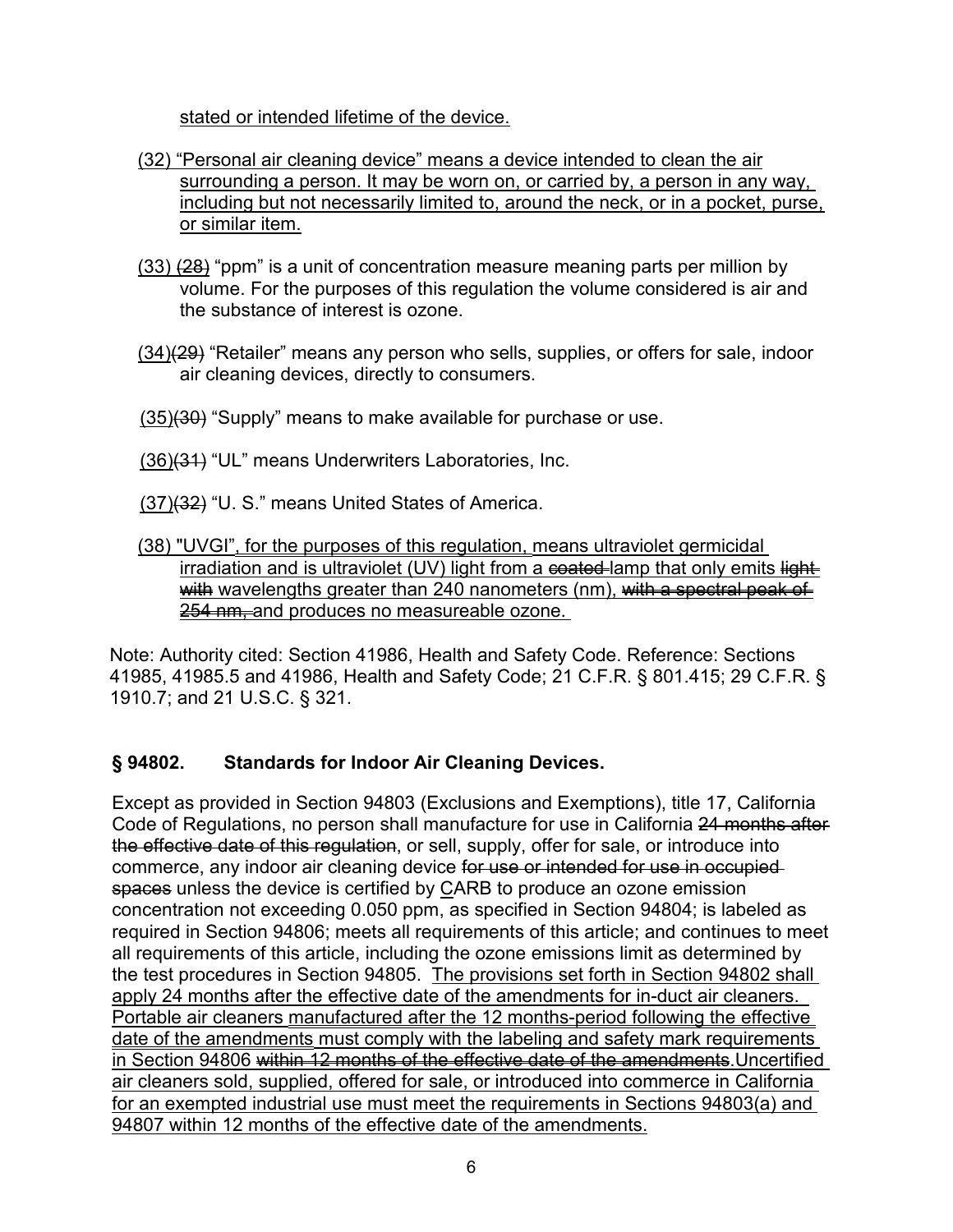Note: Authority cited: Section 41986, Health and Safety Code. Reference: Sections 41985, 41985.5 and 41986, Health and Safety Code; and 21 C.F.R. § 801.415.

### **Exclusions and Exemptions.**

 devices manufactured, advertised, marketed, labeled, and used solely for unoccupied spaces. Health hazard: emits ozone". This advisory must be clearly visible and placed near the power switch or electrical connection on the device. visible and placed near the power switch or electrical connection on the device.<br>A graphic illustrating that people should not be present during use of the device<sub>.</sub> prominently displayed in all owner's, operations, and installation manuals for about potential adverse health effects associated with exposure to ozone must be included in all owners, operations and installation manuals for the device(s). (a) *Industrial use*: The provisions of this article do not apply to indoor air cleaning industrial use as defined in Section 94801(a)(1519) above, provided the devices display an advisory that states: "For industrial use only. Use only in is also required to be placed next to the text. The advisory also must be the device(s) and on all marketing materials, including websites. Information

 re-occupied must be included in the owner's or operations manual. A recommendation that any enclosed space in which ozone-producing air cleaners are used should be well-ventilated for at least one hour before being

Manufacturers, distributors, sellers, and retailers of ozone generating air cleaning devices must be able to demonstrate that devices are manufactured, marketed, advertised, and labeled solely for an exempted purpose(s). that theyare marketed solely through industrial supply outlets or businesses and prominently labeled as "Solely for industrial use. Potential health hazard: emits ozone."

 (b) *In-duct systems*: Air cleaning devices designed, marketed, and used solely as a system, such as an "in-duct system," are exempt from this regulation. physically integrated part of a central heating, air conditioning, or ventilating

Note: Authority cited: Section 41986, Health and Safety Code. Reference: Sections 41985, 41985.5 and 41986, Health and Safety Code.

#### **Certification Requirements.**

required to submit an application for certification to the <u>C</u>ARB Executive Officer, Certification. The application may also be submitted by email at behalf of a manufacturer, as long as all required information and signatures from (a) Each manufacturer of an indoor air cleaning device subject to Section 94802 is P.O. Box 2815, Sacramento, CA 95812, Attn: Indoor Air Cleaning Device [aircleaners@arb.ca.gov](mailto:aircleaners@arb.ca.gov) or via another CARB-approved method. Information submitted on the certification application must be true and correct. Applications may be submitted by a professional association or certification organization on the manufacturer and test laboratory representatives are included. Upon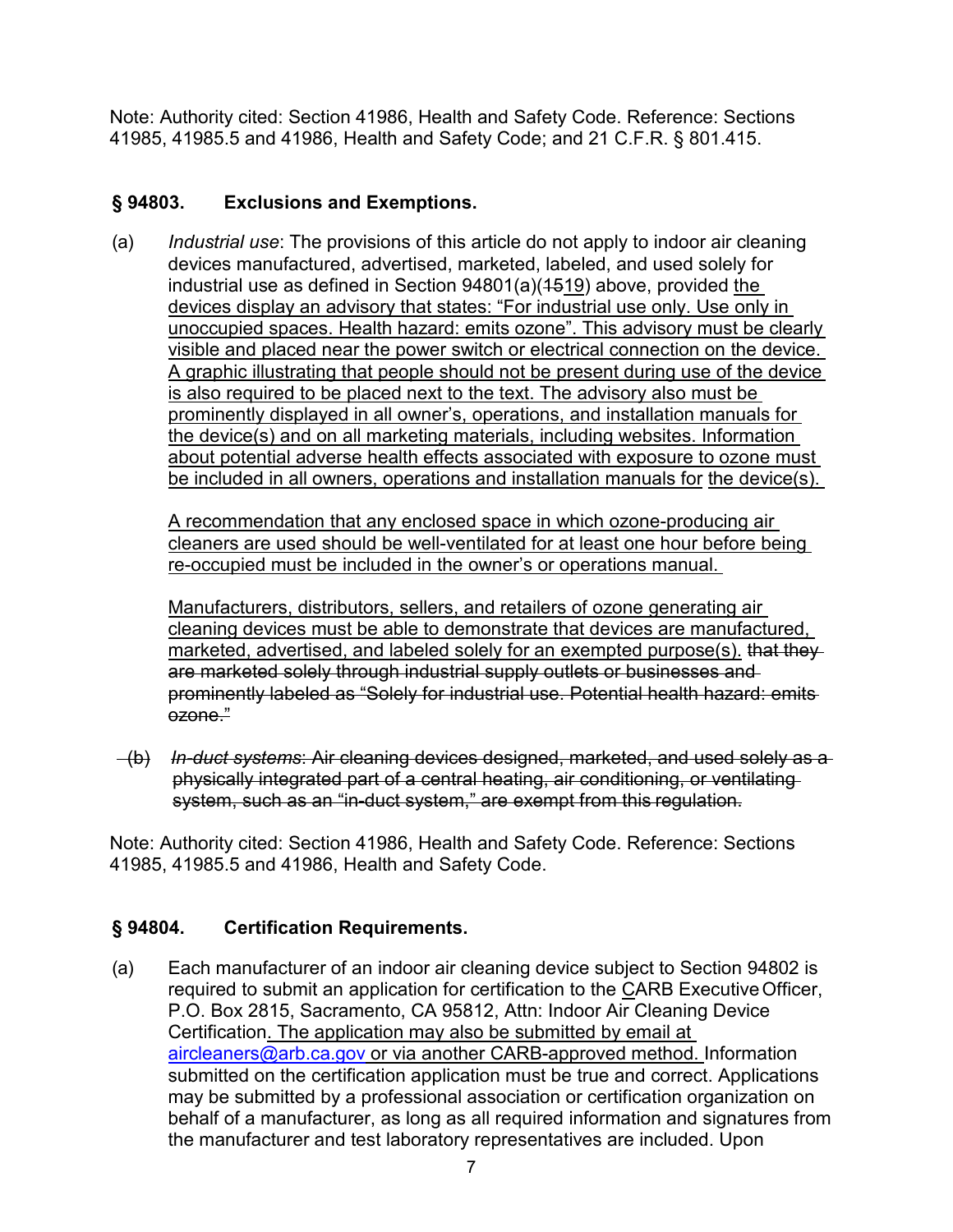verification of compliance with the test methods described in Section 94805, from a laboratory meeting the performance specifications in Section 94805(d), the CARB will issue an Executive Order that the indoor air cleaning device has completed certification for sale of the device within California. Certification will be granted to manufacturers, who have the responsibility to comply with all provisions of this article. An air cleaner manufacturer that makes medical claims for a device must submit evidence that the manufacturer has applied for FDA approval for that device prior to submitting an application for CARB certification.

- removal, and any portable air cleaning device using only UVGI lamp(s), with or without mechanical filtration, and no other electronic air cleaning technology, is exempt from the testing requirement for the ozone emission standard of ozone emissions. Verification of <del>this mechanical-filtration-only <u>these</u> exclusions</del> exploded parts diagram, and a block diagram, and schematic of the model <u>lamp(s), the electrical safety report must also <del>that</del> indicates the wavelength(s) of</u> These aAir cleaning devices using only mechanical filtration and those using only <del>devices </del>shall be certified under ANSI/UL Standard 507, which is hereby filtration only" but would normally be tested for their electrical safety under applicable ANSI/UL Standard. Mechanical filtration-only devices certified to (b) Any indoor air cleaning device using only mechanical filtration for pollutant 0.050 ppm as determined in Section 94805, based on their known *de minimis*  from ozone emission testing will be made by the CARB Executive Officer based on the submission of product design specifications and documentation by the manufacturer, distributor, or retailer. Documentation to the CARB shall include a description of the air cleaning performance technology employed, as well as an complete electrical safety report. For portable air cleaners using only UVGI the UV lamp(s) used, the lamp manufacturer, and lamp model number. For these devices, linstructions in the owner's or operations manual must state that replacement lamp(s) must be UVGI, as defined in Section 94801(a)(38), or the device will no longer be CARB compliant, as it may produce harmful ozone. UVGI lamps Indoor air cleaning devices qualifying as "mechanical filtration only" incorporated by reference as defined in Section 94801. Multi-function devices that include an air cleaning component that would qualify as "mechanical another ANSI/UL Standard shall be tested for electrical safety under the ANSI/UL Standard 507 or to another applicable ANSI/UL Standard for their electrical safety prior to the enactment of this regulation are eligible for certification without further testing provided documentation of compliance with ANSI/UL Standard 507 or the relevant ANSI/UL Standard is submitted and the model continues to comply with requirements of that standard. To be certified under this regulation, manufacturers of such indoor air cleaning devices must submit the information required in Sections 94804(c)(1) through 94804(c)(3) below, and Sections 94804(c)(4)(A) and 94804(c)(4)(F) below. These products are still subject to the labeling requirements specified in Sections 94806(b) and 94806(d).
- (c) The application for certification of air cleaning devices other than those covered in Section 94804(b) above must include the information in subsections (c)(1) through (c)(5) below, and any other information deemed necessary by the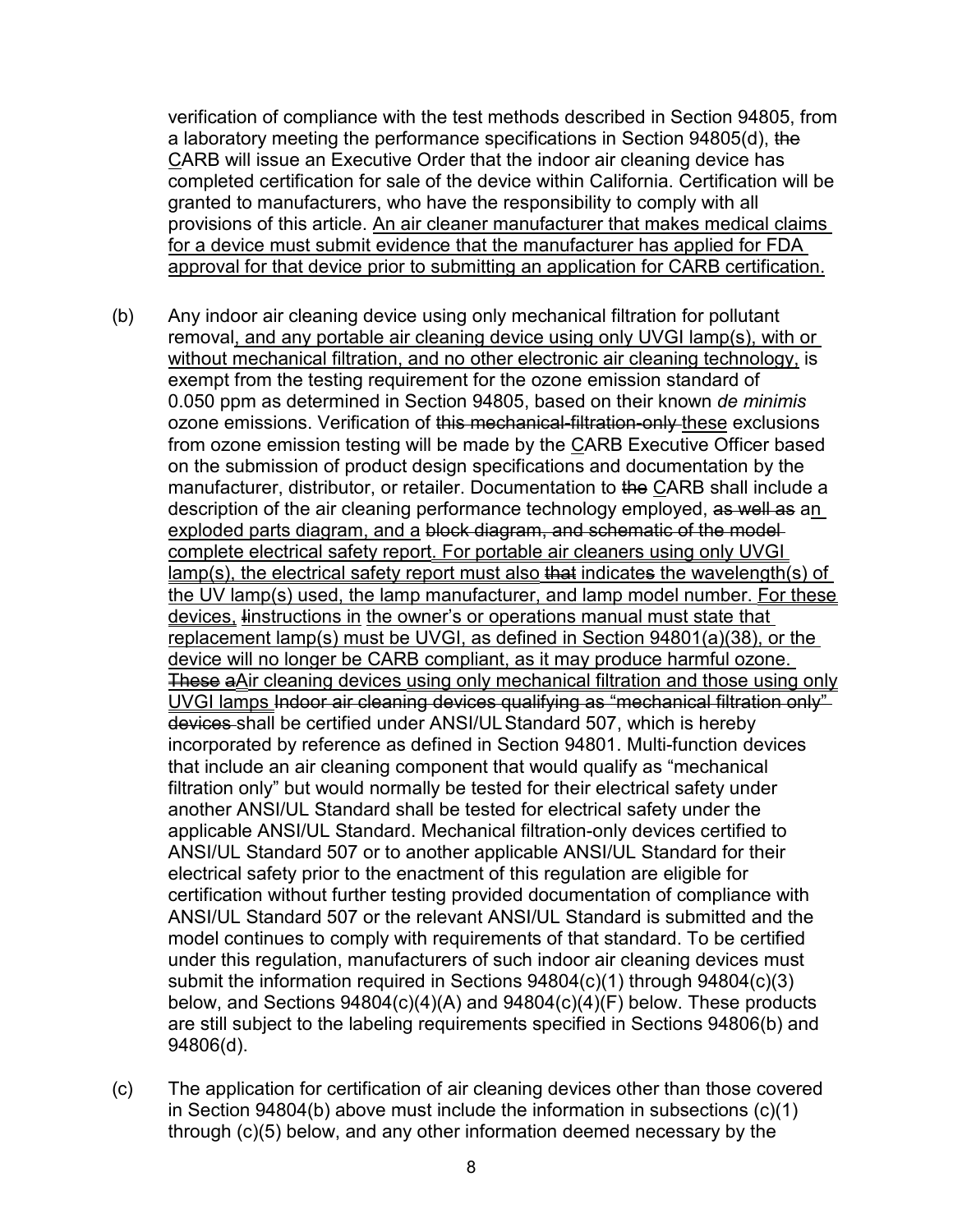Executive Officer may waive the requirement to provide the information CARB Executive Officer. If the requested information is not applicable to the indoor air cleaning device in question, the applicant must indicate "not applicable". If the Executive Officer concurs with the applicant's judgment, the requested.

- address, and website, and name and phone number of the primary contact (1) Manufacturer name, mailing address, physical address, phone number, email person for purposes of this certification;
- (2) Applicant or representative name, mailing address, physical address, phone number, and email address, if different from manufacturer;
- (3) Indoor air cleaning device information:
	- (A) Brand name
	- (B) Model name
	- (C) Model number
	- (D) Serial number of devices submitted for testing (where applicable)
	- (E) Manufacture date of devices submitted for testing
	- (F) Model group, and other models included in model group, where applicable
	- (G) Discussion of the principles of operation and design
	- (H) Device schematics depicting operation(I)
	- (<del>I)</del>(H) Maintenance requirements
	- $(1)$ Complete electrical safety test report
	- $(J)$ Ozone test report for devices tested for ozone(J)
	- <del>(J)</del><u>(K)</u> Owner's manual, Ooperations manual<u>, or installation manual, if available</u>
	- the testing laboratory verifying current certification (K)(L) Marketing materials, if available Copy of the online directory listing from
	- Exploded parts diagram labelled in English
- <u>(M) Exploded parts diagram labelled in E</u><br>(4) Indoor air cleaning device test information:
	- (A) Test facility identification and proof of current Nationally Recognized Testing Laboratory (NRTL) accreditation
	- (B) Ozone emission concentrations for all units tested, as measured according to Section 94805, including both the 24-hour measurement as exceeded 0.050 ppm well as information regarding whether any transitory measurements
	- (C) Whether a device failed the ozone emission test for any reason during packaging intact, electrical part overheated/unsafe to continue, etc.) final certification testing, and if so, the reason (e.g., excess transitory excursions, motor failure during the test, device not received with
	- (D) Chain of custody of test device(s)
	- (E) Statement from the testing laboratory that the ozone emissions were determined in accordance with the protocols in the December 21, 2007 Revision of Section 3740 of ANSI/UL Standard 867 or, for in-duct air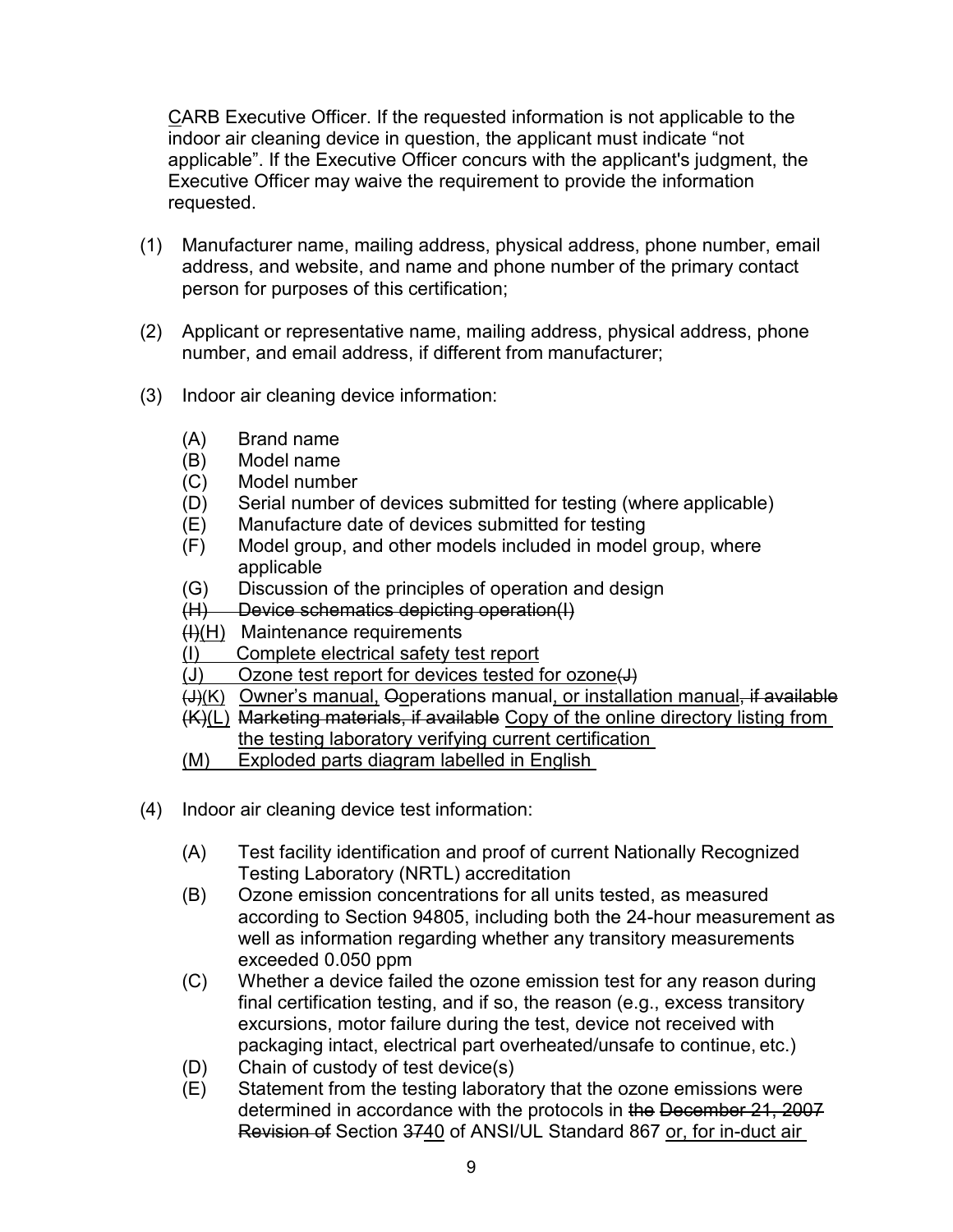cleaning devices, Sections 7.5 and 7.6 of CSA C22.2 no. 187-15. ,and the associated Certification Requirement Decisions published by UL.

- 867, <u>CSA C22.2 no. 187-15,</u> ANSI/UL Standard 507, or other all units tested. (F) Notification by a testing laboratory or certification organization of compliance with the electrical safety provisions of ANSI/UL Standard applicable ANSI/UL Standard, where applicable as appropriate, for
- (5) Any additional information the laboratory needs to communicate.
- (d) Written notification will be provided within 30 days of receipt indicating whether the certification application has been accepted for review or, if incomplete, what additional information is required. Within 30 days after application acceptance as complete, written notification of certification approval or disapproval will be provided. These time periods may be extended by the Executive Officer if deemed necessary because of extenuating circumstances.
- (e) Notification must be provided to the Executive Officer within 30 days if the indoor compliance with ANSI/UL Standard 867<u>, CSA C22.2 no. 187-15</u>, <del>or</del> ANSI/UL air cleaning device fails any post-certification testing conducted to verify Standard 507, or any other standard listed in section 94801(a)(3c) through 94801(a)(3l), whichever is applicable.
- in any way, other than minor cosmetic changes. If the original manufacturer of a the device must be recertified. A certified air cleaning device must also be recertified if it is sold under a different brand name or model number than the brand name and model number originally certified. (f) Manufacturers must notify CARB if the certified device is subsequently changed certified device changes or a device is manufactured in a new production facility,
- $(f)(g)$   $C$ ARB may revoke certification for any device deemed noncompliant in the future when tested according to procedures described in Section 94805, or if any other <u>C</u>ARB certification requirements are no longer met.

Note: Authority cited: Section 41986, Health and Safety Code. Reference: Sections 41985, 41985.5 and 41986, Health and Safety Code; and 21 C.F.R. § 801.415.

# § 94805. **§ 94805. Test Method.**

- the test methods. (a) For the purpose of compliance with this regulation only a single model of indoor air cleaning device within a model group, if one exists, must be evaluated under
- are hereby incorporated by reference as defined in Section 94801. <u>In-duct air</u> (b) Testing of indoor air cleaning devices to determine compliance with the requirements of this article, shall be performed following the ANSI/UL Standard 867 or ANSI/UL Standard 507, whichever is applicable, in their entirety, which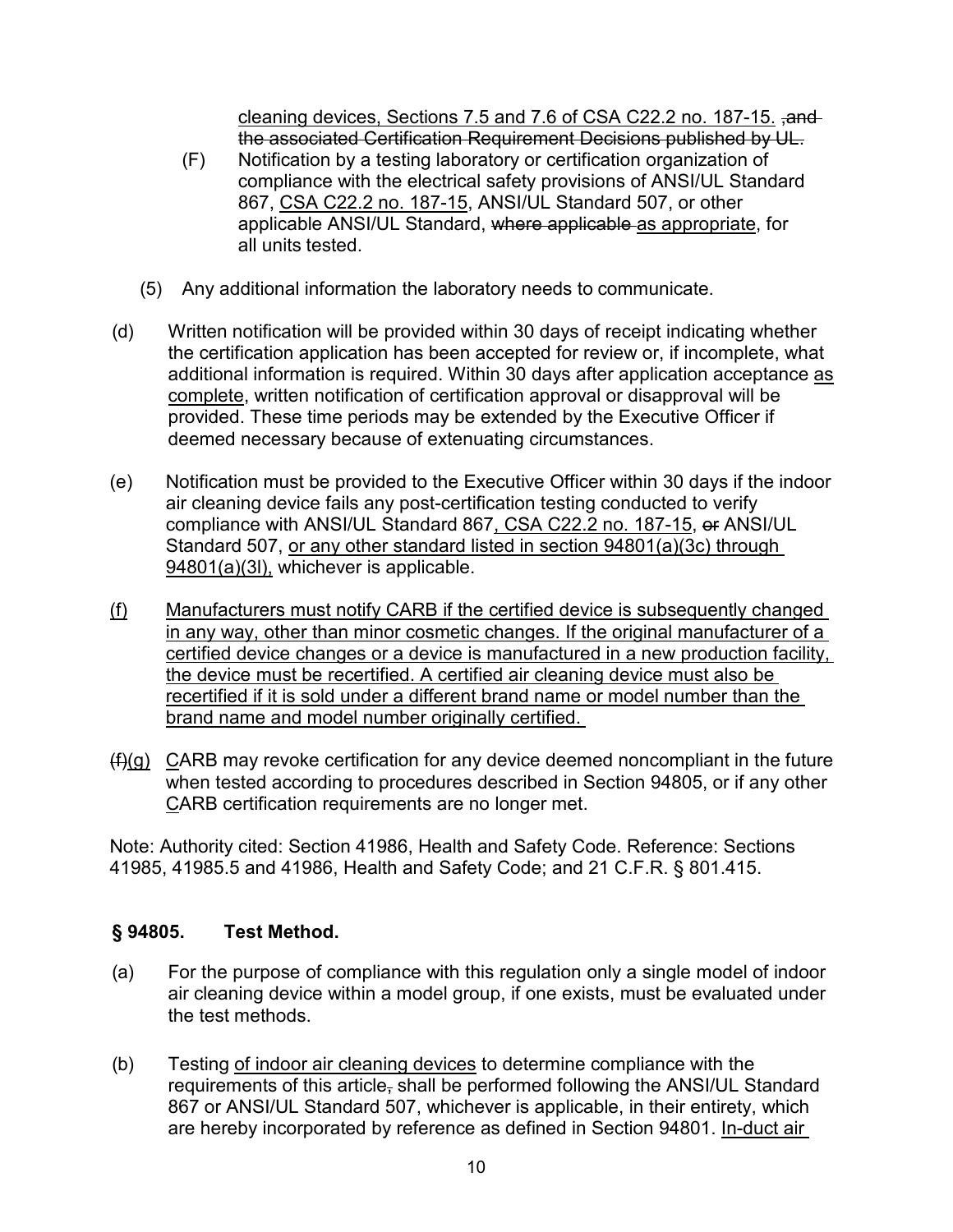187-15 or ANSI/UL Standard 867, which are hereby incorporated by reference ANSI/UL Standards <u>73, 153,</u> 484, <u>499, 998,</u> 1017, 1278, <u>1598,</u> <del>and</del> 1993, <u>and\_</u> cleaning devices shall be tested for electrical safety according to CSA C22.2 no. as defined in Section 94801. Dual-function Aappliances with a primary purpose other than air cleaning that include an air cleaning component that meets the definition of an indoor air cleaning device given in Section 94801 shall meet the applicable ANSI/UL electrical safety standard for its primary purpose, including 1995, which are hereby incorporated by reference as defined in Sections  $\overline{94801(a)}(3c)$ , 94801(a)(3e), 94801(a)(3d), and 94801(a)(3f), 94801(a)(3g), 94801(a)(3h), 94801(a)(3i), 94801(a)(3j), 94801(a)(3k), and 94801(a)(3l) respectively.

- (c) Ozone emissions from indoor air cleaning devices, except for in-duct air <u>cleaners, </u>will be determined using <u>the method described in</u> Section <del>37</del> <u>40</u> of ANSI/UL Standard 867. Ozone emissions from in-duct air cleaners shall be no. 187-15. For certain in-duct devices, testing under ANSI/UL Standard 867 94801. In accordance with ANSI/UL Standard 867 test procedures, devices must be tested with filters removed, unless the device has a permanent filter, as defined in section 94801(a)(31). determined using the method described in Sections 7.5 and 7.6 of CSA C22.2 may also be acceptable; such tests must be pre-approved by the testing laboratory and by CARB.and the associated Certification Requirement Decisions, which are hereby incorporated by reference as defined in Section
- defined in section 94801(a)(31).<br>(d) Electrical safety <del>T</del>testing of indoor air cleaning devices must be conducted by a Standard 867, <u>CSA C22.2 no. 187-15,</u> ANSI/UL Standard 507, or other UL or Supplemental Programs #2, 3, 4, 5, and 6, as published in Volume 60, Federal by reference, for the ANSI/UL Standard 507, 867, or other electrical safety electrical safety testing, including use of test data from Programs 2 through 6 where qualified and overseen by a Program 10 (SNAP) facility. laboratory currently recognized as an NRTL by the U. S. Occupational Safety and Health Administration (OSHA), to perform testing for the entire ANSI/UL ANSI/UL Standard, as applicable, and when the NRTL is operating within its NRTL Scope of Recognition. Independent laboratories qualified and operating under surveillance by an NRTL may also conduct the electrical safety testing. If included within its scope of recognition, such an NRTL may also utilize OSHA Register, pages 12980 to 12985 (March 9, 1995), which is hereby incorporated testing required in this regulation. Additionally, if included within its scope of recognition, an NRTL may also utilize OSHA Supplemental Program 10 (also called Satellite Notification and Acceptance Program, or "SNAP") as published in Volume 74, Federal Register, pages 923 to 927 (January 9, 2009) for the
	- (e) However, the Ozone testing to ANSI/UL Standard 867 Section 40.37 or CSA <u>C22.2 no. 187-15 Sections 7.5 and 7.6</u> e<del>zone testing<u>,</u> as</del> required in this Supplemental Program—2 testing laboratory t<del>hat</del> has passed an <u>C</u>ARB audit to regulation, may only be performed by an NRTL or an independent testing laboratory qualified and under supervision by an NRTL provided the utilizing a-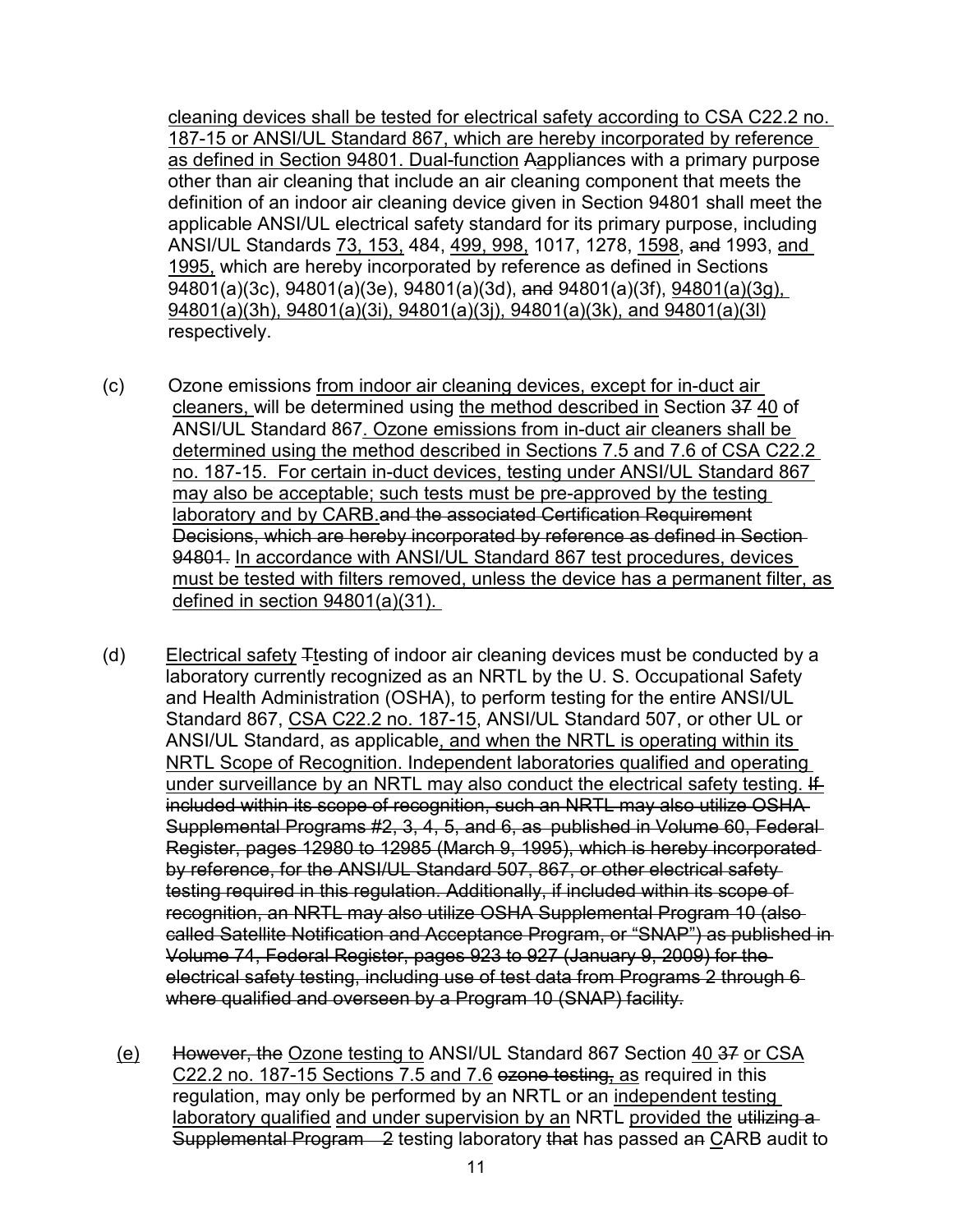<u>the laboratory will be for a minimum of one year and</u> <del>The audit</del> may <del>also</del> include a requirement for annual submittal of internal audit reports on the ANSI/UL Standard 867 Section <del>37<u>40 or CSA C22.2 no. 187-15 Sections 7.5</u> and 7.6</del> test Section 37 40 or CSA C22.2 no. 187-15 Sections 7.5 and 7.6 tests are conducted, and any related follow up internal audit reports. Subsequent audits may be required in order to maintain CARB approval to conduct ozone testing for verify their ability to accurately perform the ozone emissions testing procedure. as described in ANSI/UL Standard 867 Section 37.The CARB audit may include, andbut is not necessarily limited to, review of written test protocol operating procedures, test chamber and analyzer configuration, background ozone measurements, air exchange rate, ozone half-life test results, equipment calibration and maintenance records, and other related information;.andInitial approval of the laboratory will also require an onsite review. CARB approval of protocols and the performance of the chamber(s) in which ANSI/UL Standard 867 the purposes of this regulation.

Note: Authority cited: Section 41986, Health and Safety Code. Reference: Sections 41985, 41985.5 and 41986, Health and Safety Code.

# **§ 94806. Labeling and Safety Mark Requirements.**

- Section 94803. Indoor air cleaning devices submitted to an approved laboratory for certification testing within 12 months of the effective date of this regulation, but (a) All indoor air cleaning devices are required to display an ozone emissions certification label [as defined in Section 94801(a)(16)(20)] on the product packaging after completion of requirements of Section 94804 prior to sale in California, unless satisfying the requirements for exemption as specified in unable to obtain certification pursuant to Section 94804 by the end of the 18th month after the effective date of this regulation, shall be allowed an additional 180 days after the postmark date of notification of product certification by CARB to meet the labeling requirements of this section. Indoor air cleaning devices that have been certified by October 18, 2010 may still be sold without the required labeling on the package until October 18, 2011, and may use an adhesive label until October 1, 2012.
- <u>certified</u>" in bold type whose uppercase letters are not less than 3 mm high. <u>Very</u> small air cleaning devices, including dual-function devices, may use a smaller label, although it must include the required language, be easily readable, and be approved by CARB staff prior to certification. In no case shall the label be placed (b) For non-medical devices, the label shall be at least 1 inch by 2 inches in size, easily readable, and shall state "This air cleaner complies with the federal ozoneemissions limit. ARB certified" "Meets California ozone emissions limit. CARB on the bottom of the packaging.
- Section 801.415 of Title 21 of the Code of Federal Regulations. The label shall also state "<u>C</u>ARB certified". (c) For medical devices, the label shall be in compliance with federal law, including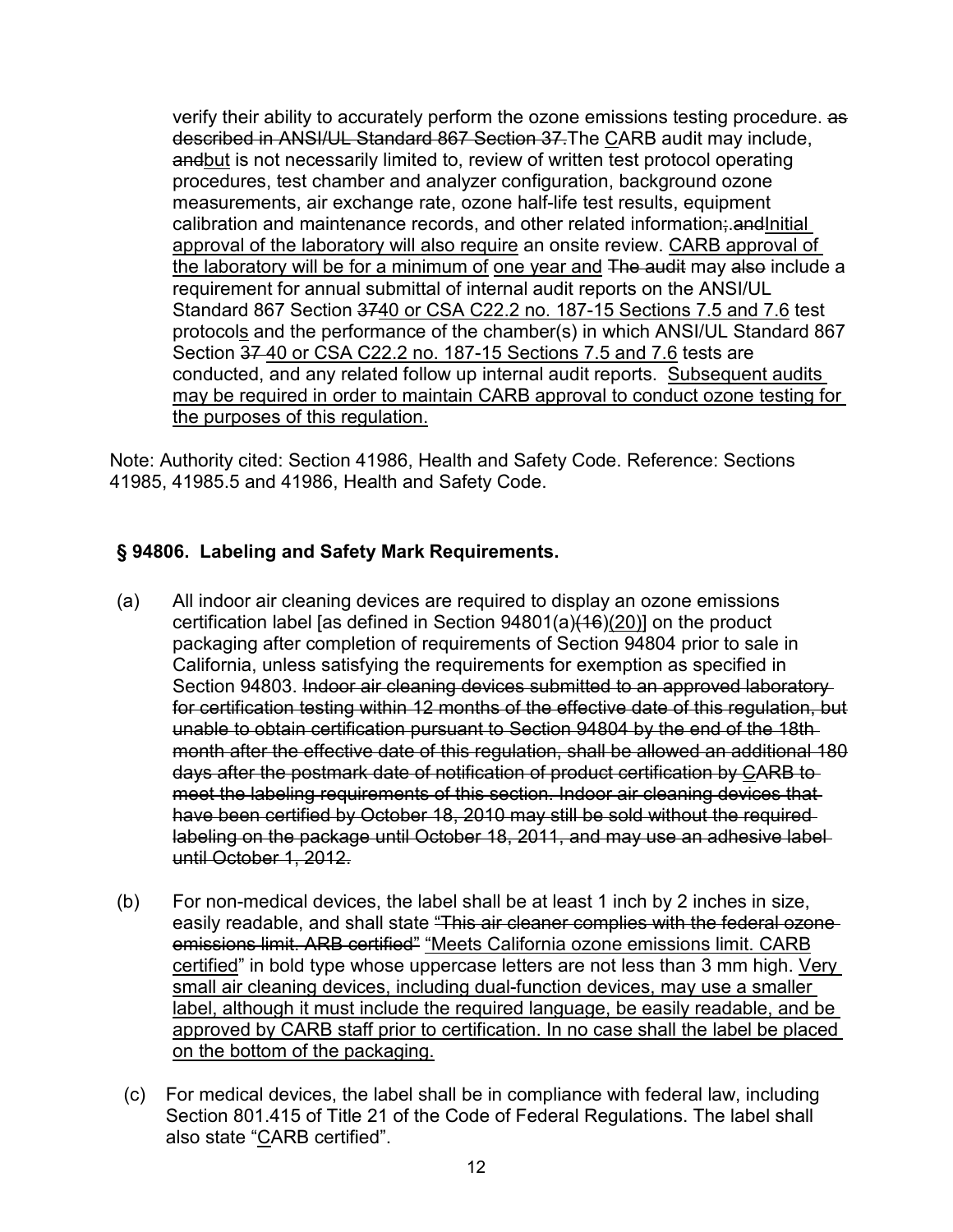- duct devices, the CSA C22.2 no. 187-15 requirements of the appropriate NRTL with or without mechanical filtration, as described in Section 94801(a)(38) and Section 94804(b) shall display the ANSI/UL Standard 507 certification mark. display the <del>ANSI/UL Standard 507</del><u>certification mark or listing mark for the </u> appropriate electrical safety test for its primary function. (d) All electronic indoor air cleaning devices (both medical and non-medical) are required to display the ANSI/UL Standard 867 safety certification or listing mark on the device, consistent with the ANSI/UL Standard 867 requirements or, for insafety certification organization, after completion of requirements of Sections 94804 and 94805 and prior to sale in California, unless the device satisfies the requirements for exemption as specified in Section 94803. Devices qualifying as "mechanical filtration only" devices as described in Section 94801(a)(20)(24) and Section 94804(b) and portable air cleaning devices using only UVGI lamp(s), Dual-function devices with an air cleaning component, as described in Section 94801(a)(13), as described in Section 94801(a) and Section 94804(b)-shall
- (e) Any indoor air cleaning device for non-industrial use that is advertised or sold via the Internet or by catalog but that has not been certified according to Section 94804, and is not exempt from certification according to Section 94803, must display the following advisory in a prominent place on the primary web pages, catalog pages, and related materials where such device is advertised or displayed for sale: "Does not meet California air cleaner regulation requirements; cannot be shipped to California." This advisory must be displayed prior to customers entering their purchase information.

Note: Authority cited: Section 41986, Health and Safety Code. Reference: Sections 41985, 41985.5 and 41986, Health and Safety Code; and 21 C.F.R. §§ 801 and 801.415.

#### **§ 94807. Notice to Distributors, Retailers, and Sellers.**

 supplied, offered for sale, or introduced into commerce in California must submit and sellers who supply, offer to sell, or sell in California true and accurate copies of confidential upon request as specified in Sections 91000 et seq. of title 17, chapter Within 12 months of the effective date of this regulation, amendment, manufacturers of uncertified indoor air cleaning devices manufactured, sold, documentation that they have provided to all of their known distributors, retailers, the final regulation adopted by the CARB and filed with the California Secretary of State. Accepted documentation of a mailed notification will include a hard copy of the materials mailed and the associated mailing list with complete contact information for each address submitted to the CARB Executive Officer, P.O. Box 2815, Sacramento, CA 95812, Attn: Indoor Air Cleaning Device Certification. The documentation may also be submitted by email at [aircleaners@arb.ca.gov](mailto:aircleaners@arb.ca.gov) or via another CARB-approved method. Accepted documentation of an email notification will include a copy of the email and the complete contact information for each email address submitted to the CARB Executive Officer. Such information may be kept 1, subchapter 4 (Disclosure of Records) of the California Code of Regulations.